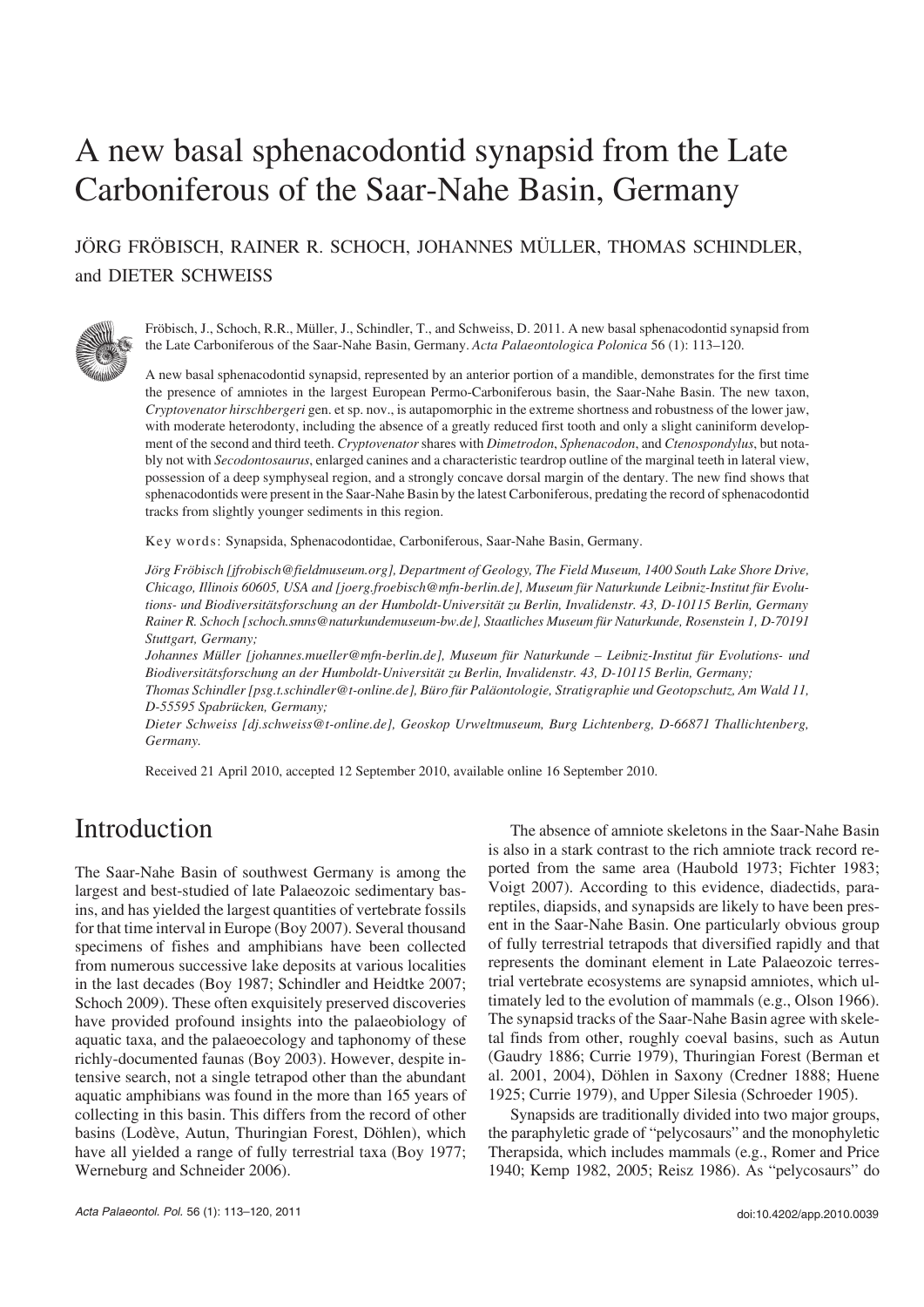

Fig. 1. Geological setting of the locality. **A**. Stratigraphic framework of the Rotliegend in the Saar Nahe Basin. **B**. Location of Saar−Nahe Basin (B1), geo− logical map of the basin  $(B_2)$ , and location of the Remigiusberg quarry  $(B_3)$ . Lithostratigraphy follows Schindler (2007); isotopic ages after Burger et al. (1997), Königer et al. (2002), and Lippolt and Hess (1989); position of the Permo−Carboniferous boundary (299.0 ±0.8 Ma) is based on Ogg et al. (2008).

not represent a natural group, they are commonly referred to as non−therapsid or pelycosaur−grade synapsids. This assem− blage includes a number of characteristic and well−defined clades, whose inter− and intrarelationships are comparably well resolved and stable (e.g., Reisz 1986; Reisz et al. 1992a, 2009; Laurin 1993; Berman et al. 1995; Modesto 1995; Sidor and Hopson 1998; Maddin et al. 2008; Botha−Brink and Mo− desto 2009). These clades include Caseasauria (Caseidae and Eothyrididae) as the sister clade of all other synapsids, the Eupelycosauria, comprising Varanopidae, Ophiacodontidae, Edaphosauridae, and Sphenacodontia. Sphenacodontia con− sist of a number of mainly European stem taxa such as *Hapto− dus*, as well as Spenacodontoidea, including Sphenacodon− tidae and Therapsida.

As sister taxon of Therapsida, sphenacodontids are central to our understanding of therapsid origins and the acquisition of mammalian characters within synapsids. Moreover, the mod− erately to large−sized sphenacodontids from the Late Carbon− iferous and Early Permian represented the dominant terrestrial predators of their time and are thus particularly important for understanding the evolution of terrestrial ecosystems. A num− ber of genera are currently recognised within Sphenacodon−

tidae. The four best−known genera, *Dimetrodon*, *Sphenaco− don*, *Secodontosaurus*, and *Ctenospondylus*, are based on sev− eral well−preserved skulls and skeletons and are mainly known from North America; the only exceptions being *Dimetrodon teutonis*from Thuringia, Germany (Berman et al. 2001, 2004), and a possible occurrence of *Sphenacodon*, previously "*Oxyo− don*" *brittanicus*(see Huene 1908; Paton 1974), from the Eng− lish midlands (but see Eberth 1985). In addition, the poorly known *Bathygnathus* from Prince Edward Island, Canada, *Macromerion* from Kounová, Czech Republic, and *Neosaurus* from Moissey, France, are based mainly on isolated maxillae (e.g., Leidy 1854; Fritsch 1889; Nopcsa 1923).

Here we report the first amniote from the Saar−Nahe Ba− sin, consisting of a diagnostic anterior portion of a right man− dible with 11 teeth and one empty alveolus. It can be safely referred to Sphenacodontidae, whose presence in that basin is otherwise indicated only by the ichnotaxon *Dimetropus*, which occurs in several horizons of the Lower Rotliegend (Voigt 2007). The new mandible originates from the very base of the Rotliegend, which falls into the latest Carboni− ferous (see Fig. 1 and citations therein). As such it is the old− est amniote record from Germany, and among European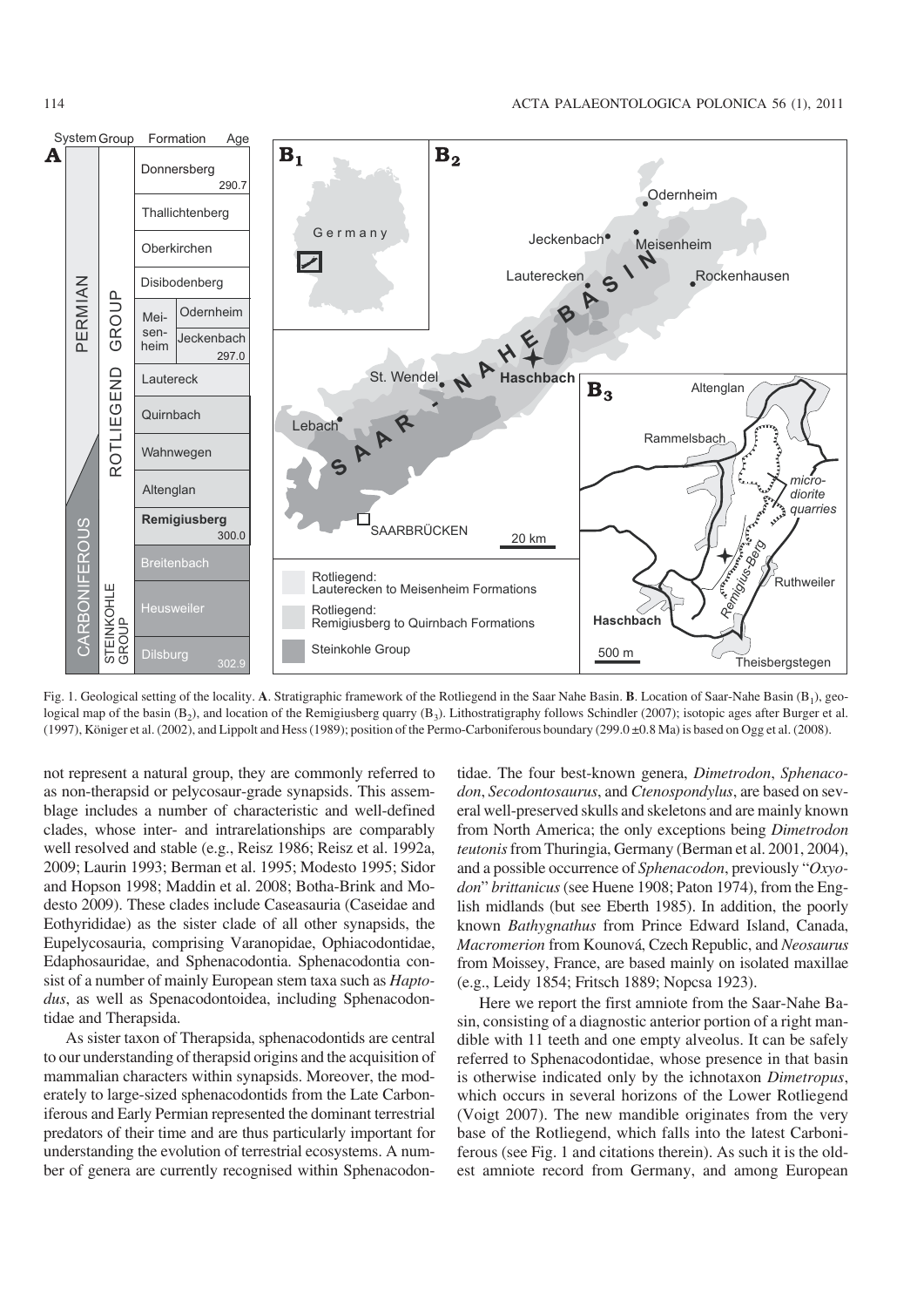

Fig. 2. Lithological column of the Remigiusberg quarry, arrow marks the horizon (layer 26) of the holotype of *Cryptovenator hirschbergeri*.

sphenacodontids it is the second oldest in stratigraphic age to *Macromerion schwarzenbergii* from the Stephanian B (Gzhelian) of Kounová, Czech Republic (Fritsch 1889; [Romer 1945; see Supplementary Online Material at http://](http://app.pan.pl/SOM/app56-Frobisch_etal_SOM.pdf) app.pan.pl/SOM/app56−Frobisch\_etal\_SOM.pdf).

*Institutional abbreviation*.—LFN, Landessammlung für Naturkunde Rheinland−Pfalz, Mainz, Germany.

## Geological setting

The locality of the new find, an anterior portion of a sphena− codontid mandible (LFN−PW 2008/5599−LS), is at the western codontid mandible (LFN-PW 2008/5599-LS), is at the western<br>rim of the Remigiusberg quarry (49°54'88''N, 7°26'05''E) on the summit of the Remigiusberg mountain range (Fig. 1), about 1 km northeast of Haschbach in Rhineland Palatinate, Ger− many. LFN−PW 2008/5599−LS originates from a dark, fine grained sandstone of the middle Remigiusberg Formation in layer 26 of the quarry profile (Fig. 2), which forms part of a lac− ustrine, mixed carbonate−siliciclastic sequence, representing the lower part of Lake Theisbergstegen (Boy and Schindler 2000). The fauna of this lake deposit falls within the climax of the "Remigiusberg invasion", an ecostratigraphic bio−event de− scribed by Boy and Schindler (2000).

Large blocks of these beds (1–3 m in length) were depos− ited by quarry workers alongside a dirt road paralleling the western cliff of the Remigiusberg quarry (Fig. 1B). The sphenacodontid mandible was found in one of these blocks of calcareous, fine−grained sandstone of gray−blue−green col− our with coarse silty lamina. Examination of the same blocks in 2008 yielded fragments of acanthodians and palaeonisci− forms. The bones, scales, and teeth have a bright white color− ation as a result of contact metamorphosis of the sediments with subvolcanic intrusions.

The age of the fine grained sandstone of the middle Remigiusberg Formation is basal Rotliegend, late Gzhelian, latest Carboniferous (Fig. 1). The available radiometric date for this formation is 300.0 Ma  $\pm$ 2.4 Ma (Lippolt and Hess 1989; Burger et al. 1997; Menning et al. 2000; Königer et al. 2002), which agrees with ecostratigraphic evidence for a late Stephanian age (Boy and Schindler 2000). The new find is therefore older than all other sphenacodont material reported from Europe, except for *Macromerion schwarzenbergii* from the Stephanian B Czech locality of Kounová (Romer 1945; see SOM).

### Systematic palaeontology

### Synapsida Osborn, 1903

Sphenacodontia Romer and Price, 1940

Sphenacodontidae Williston, 1912

#### Genus *Cryptovenator* nov.

*Etymology*: *Crypto* from Greek, *kryptos* (hidden, secret); *venator*, from Latin (hunter).

*Type species*: *Cryptovenator hirschbergeri* sp. nov.; see below.

*Diagnosis*.—As for type species.

### *Cryptovenator hirschbergeri* sp. nov. Fig. 3.

*Etymology*: Named after the county commissioner of Kusel, Dr. Win− fried Hirschberger, for his untiring support of the Geoskop Urwelt− museum and of the scientific research in the Saar−Nahe Basin.

*Holotype*: LFN−PW 2008/5599−LS, an anterior right mandible fragment exposed in lateral view with 11 teeth and one empty socket (Fig. 3).

*Type locality*: At the western rim of the Remigiusberg quarry Type locality: At the western rim of the Remigiusberg quarry (49°54'88''N, 7°26'05''E), about 1 km northeast of Haschbach in Rhineland Palatinate, Germany (Fig. 1).

*Type horizon*: Layer 26 of the Remigiusberg quarry profile (Fig. 2), a dark, fine grained sandstone of the middle Remigiusberg Formation (300,0 Ma ±2.4 Ma), basal Rotliegend, upper Stephanian, late Gzhelian, latest Carboniferous.

*Diagnosis*.—A basal sphenacodontid synapsid autapomor− phic in the shortness and robustness of the lower jaw with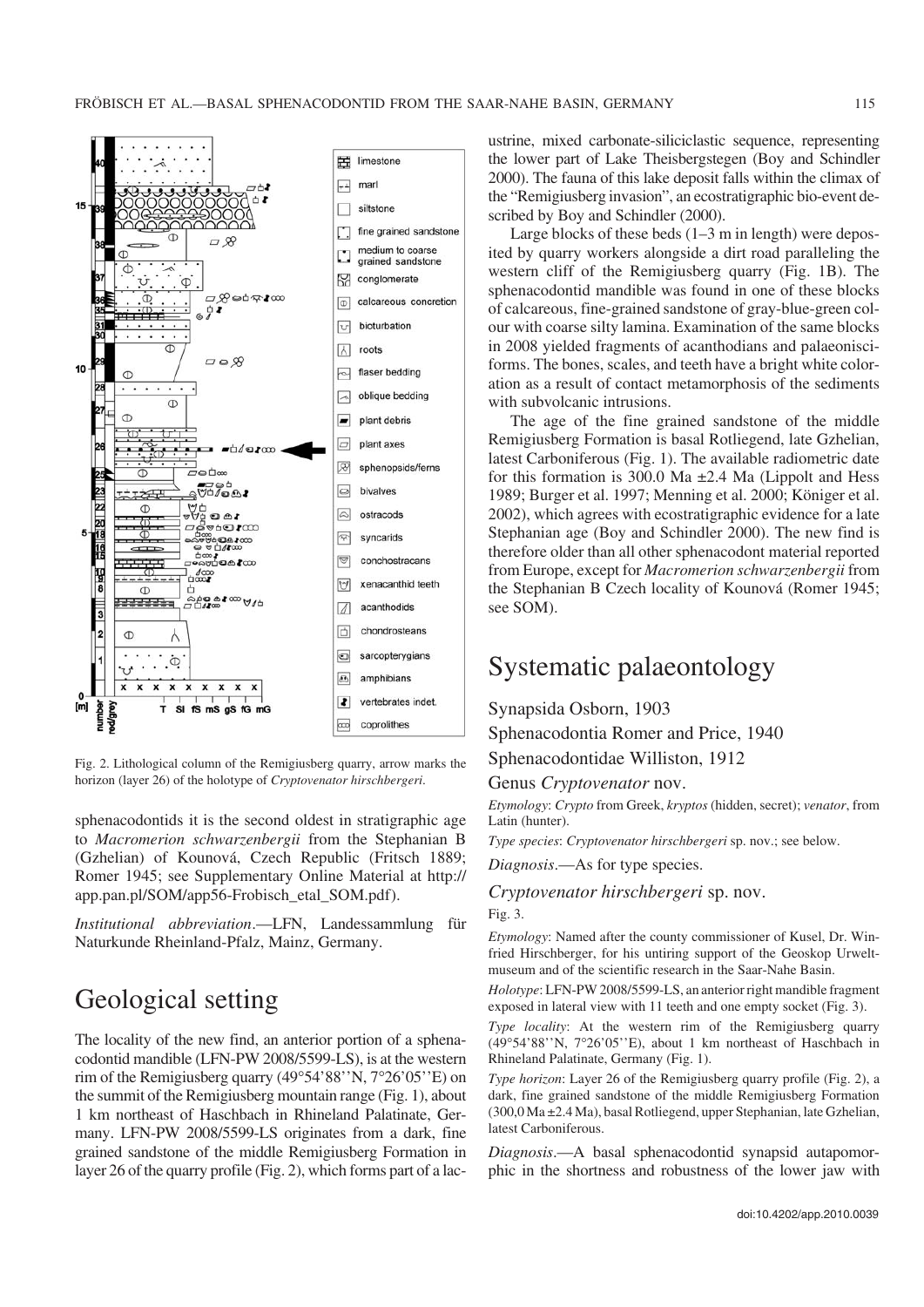

Fig. 3. The holotype of *Cryptovenator hirschbergeri* gen. et sp. nov. (LFN−PW 2008/5599−LS), Remigiusberg Formation (Upper Carbonifer− ous), Rhineland Palatinate, Germany. **A**. Photograph. **B**. interpretative drawing. **C**, **D**. Diagrammatic illustrations of skull of *Dimetrodon grandis* (**C**) and *Cryptovenator hirschbergeri* (**D**). **E**, **F**. Diagrammatic illustrations of isolated mandibles of *Sphenacodon ferocior* (**E**) and *Dimetrodon gran− dis* (**F**). C, E, F after Romer and Price (1940).

moderate heterodonty, including the absence of a greatly re− duced first tooth and only a slight development of the second and third teeth into canines. Shares with *Dimetrodon*, *Sphena− codon*, and *Ctenospondylus*, but not *Secodontosaurus*, en− larged canines and a characteristic teardrop outline of the mar− ginal teeth in lateral view, possession of a deep symphyseal re− gion, and a strongly concave dorsal margin of the dentary.

*Description*.—Only approximately 40–50% of the mandible

#### 116 ACTA PALAEONTOLOGICA POLONICA 56 (1), 2011

is preserved in the holotype of *Cryptovenator hirschbergeri*, including the symphyseal and mid−portion regions, containing 11 teeth and one alveolus. The specimen is partially imbedded in matrix and exposes a longitudinal section of the mandible in lateral view (Fig. 3); the counterslab was not found. The labial sides of the teeth are slightly damaged, the only exception be− ing the enlarged second tooth (canine), whereas the general outline is well preserved in almost all the teeth. An unusual feature of the mandible is not only the depth of the symphyseal region (more than two times the length of one canine and a feature characteristic of sphenacodontids), but also the fact that the depth of the mandible continues posteriorly to its bro− ken margin. At the level of the fourth postcanine the mandible is almost as deep as at the symphysis. This morphology is sim− ilar to the condition in *Dimetrodon grandis* and *D. limbatus* (Romer and Price 1940), although it is even more pronounced in *Cryptovenator*. This suggests that the present taxon had a more robust mandible than all other known sphenacodontids, which clearly represents an autapomorphy. The preserved mid−portion of the mandible is markedly concave dorsally, a feature shared by all sphenacodontids, being most pronounced in the smaller species of the genus *Dimetrodon*, such as *Dimetrodon natalis* and *D. milleri*, as well as in *Sphenacodon* (Romer and Price 1940; Eberth 1985).

The preserved anterior portion of the mandible is mainly composed of the dentary. However, as a result of its preser− vation as longitudinal section, the holotype mandible of *Cryptovenator* also exposes parts of the splenial and angular bones (Fig. 3B). The splenial makes up the posteroventral edge of the preserved mandible and exhibits on its lateral side an obvious facet for the dentary, which is broken off in this area. The exposure of the splenial at a level farther ventral than the dentary suggests that the splenial was likely visible near the symphysis in lateral view. The angular is positioned between the splenial ventrally and dentary dorsally, forming the medial and ventral walls of the Meckelian canal, compa− rable to the condition in *Dimetrodon* (Romer and Price 1940: fig. 14). The broken posterodorsal edge of the mandible ex− hibits an additional element in cross−section on the medial side of the dentary that likely represents the anterior cora− coid. The Meckelian canal is well exposed as a sediment− filled hole in the centre of the mandible, being bordered by the angular medially and ventrally and the dentary dorsally and laterally. In addition, the symphyseal region of the lower jaw is strongly vascularised, as is typical for sphenacodon− tids (Eberth 1985), being indicated by a large number of fo− ramina and canals that are exposed in the longitudinal section of the anterior part of the dentary (Fig. 3B).

The dentition in the lower jaw of *Cryptovenator* clearly identifies this taxon as sphenacodontid synapsid, based on two main features: (i) the presence of enlarged canines, specifi− cally the second and third dentary teeth, and (ii) the teardrop outline of the marginal teeth in lateral view. Nonetheless, *Cryptovenator* is autapomorphic in the development of mod− erate heterodonty only. This is expressed by the absence of a greatly reduced first tooth and only a slight development of the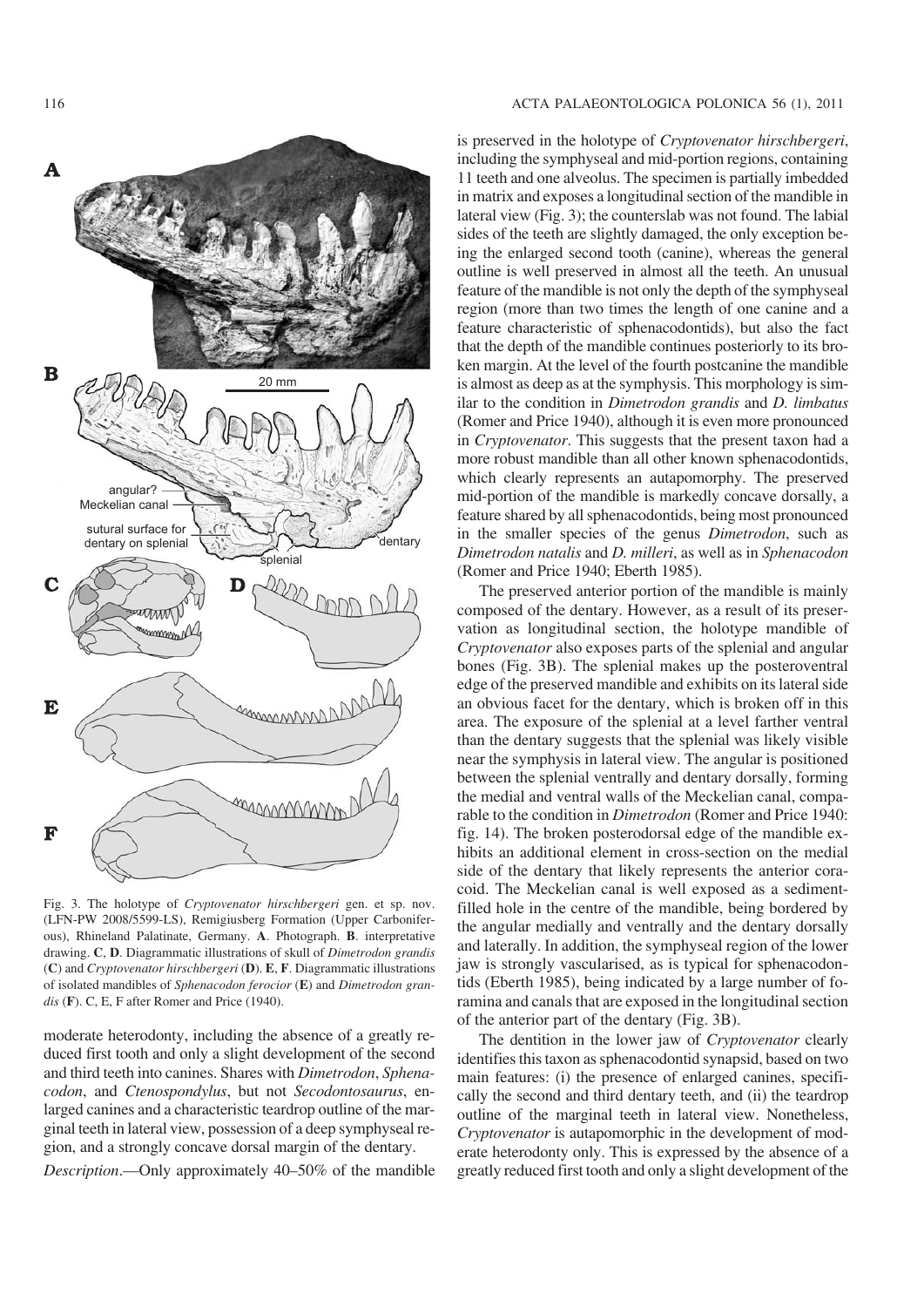

Fig. 4. Strict consensus cladograms of the eight most parsimonious trees including (**A**) and excluding (**B**) *Cryptovenator hirschbergeri*. Italic numbers indicate bootstrap values above 50% and bold numbers indicate Bremer decay values. Bremer decay values for nodes that collapse at one extra step are not shown.

second and third teeth into canines. Heterodonty is much more pronounced in *Sphenacodon*, *Ctenospondylus*, and *Dimetro− don*, whereas it is absent in *Secodontosaurus*. There is a slight posteriad inclination of the two canines rather than being verti− cal, whereas the anteriormost dentary tooth is directed almost anteriad. The orientation of the anterior dentary teeth is vari− able in sphenacodontids, but an anteriad inclination is only known in *Secodontosaurus*, where it is, however, much more pronounced. In *Cryptovenator* the apices of all tooth crowns are recurved and the crowns are slightly bulbous above a somewhat constricted neck, resulting in the characteristic tear− drop shape of sphenacodontid teeth. All teeth have mesial and distal cutting edges, but none bear serrations. Cutting edges are characteristic of a more inclusive group including *Cutleria* and Sphenacodontoidea, whereas serrations are known in some varanopids, ophiacodontids, therapsids, and the sphe− nacodontids *Sphenacodon* and *Dimetrodon*. A notable excep− tion is *Dimetrodon teutonis*from the Lower Permian Tambach Formation of the Thuringian Basin in Germany, whose teeth have cutting edges but lack of serrations, as in *Cryptovenator* (Berman et al. 2004).

*Stratigraphic and geographic range*.—LFN−PW 2008/ 5599−LS is the holotype and only specimen of *Cryptovenator hirschbergeri*. It was collected from Layer 26 at the Remi− giusberg quarry (Fig. 2) about 1 km northeast of Haschbach in

Rhineland Palatinate, Germany, which is part of the middle Remigiusberg Formation and corresponds to basal Rotlie− gend, upper Stephanian, late Gzhelian, latest Carboniferous in age.

# Phylogenetic relationships of *Cryptovenator*

*Analysis*.—The phylogenetic relationships of *Cryptovenator hirschbergeri* are tested in the most comprehensive cladistic analysis of non−therapsid sphenacodontians undertaken to date. The analysis comprises 15 synapsid taxa and 122 mor− phological characters. The higher−level taxa Varanopidae, Ophiacodontidae, and Edaphosauridae are used for outgroup comparison to determine character polarities. The ingroup consists of five haptodontine−grade sphenacodontians (*Hap− todus*, *Palaeohatteria*, *Pantelosaurus*, *Ianthodon*, and *Cut− leria*), the four best−known members of Sphenacodontidae (*Sphenacodon*, *Ctenospondylus*, *Dimetrodon*, and *Secodon− tosaurus*), two therapsids (*Biarmosuchus* and a composite coding for Dinocephalia), and the new taxon (*Cryptovenator hirschbergeri*). The morphological characters used in this study include 50 cranial, 13 mandibular, 16 dental, and 43 postcranial characters. The dataset represents a combination of characters used in previous analyses of basal synapsid re− lationships, specifically those of Laurin (1993), with the ad− dition of those used by Reisz et al. (1992a) and selected char− acter used by Sidor (2003). All parsimony uninformative characters were excluded from the analysis. Codings of pre− vious authors were scrutinised and in most cases could be corroborated via personal observations of relevant speci− mens. Data on taxa that could not be studied in person were obtained from the literature. A list of all characters and the data matrix are provided as part of the Supplementary Online Material.

The dataset was analysed using the branch−and−bound parsimony algorithm implemented in PAUP\* 4.0b10 (Swof− ford 2001). All characters were treated as unordered and were given equal weight. Multiple character states in taxa were treated as polymorphisms; missing data and inapplica− ble characters were coded as "?". The support for each node was measured by calculating the Bremer decay (Bremer 1988) and bootstrap (Felsenstein 1985) values with 100 repe− titions for 1000 bootstrap replicates.

*Results*.—The phylogenetic analysis yielded eight most parsi− monious trees (MPTs) with a tree length of 265 steps, a consis− tency index (CI) of 0.743, a retention index (RI) of 0.767, and a rescaled consistency index (RC) of 0.570. The tree topology of the strict consensus cladogram (Fig. 4) is in large part con−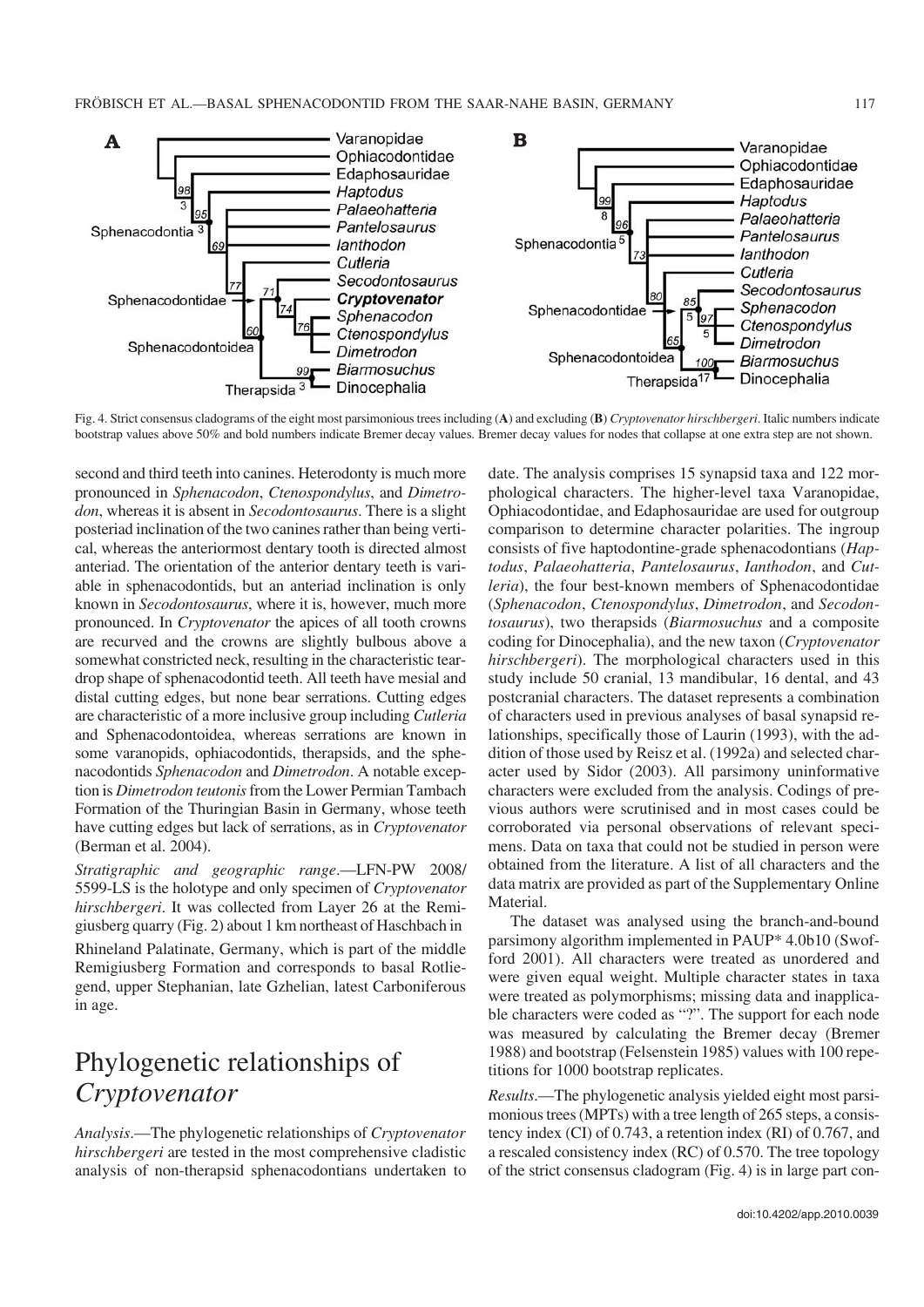resents the most basal sphenacodontian and *Cutleria* repre− sents the sister taxon of Sphenacodontoidea. In contrast to pre− vious analysis, the relationships of the haptodontine−grade sphenacodontians *Palaeohatteria*, *Pantelosaurus* and *Iantho− don* are not resolved; instead they form a polytomy with *Cutleria* + Sphenacodontoidea. The analysis recovers a mono− phyletic Sphenacodontidae as the sister taxon of therapsids, exemplified by *Biarmosuchus* and Dinocephalia. However, the position of *Secodontosaurus* at the base of Sphenacodon− tidae is novel. The new taxon from the Saar−Nahe Basin, *Cryptovenator hirschbergeri*, represents the progressively more derived taxon with a sister−taxon relationship to the well−supported but unresolved monophylum that includes *Sphenacodon*, *Ctenospondylus*, and *Dimetrodon*.

### Discussion and conclusions

*Cryptovenator hirschbergeri* can be unequivocally referred to the synapsid family Sphenacodontidae Williston, 1912, on the basis of its enlarged canines, characteristic teardrop outline of the marginal teeth in lateral view, possession of a deep sym− physeal region, and the pronounced upward curvature of dor− sal margin of the dentary (Fig. 3). These features are shared only with the advanced sphenacodontid genera *Dimetrodon*, *Sphenacodon*, and *Ctenospondylus*, but notably not *Seco− dontosaurus* or the more basal haptodontine−grade sphena− codontians. Moreover, *Cryptovenator* is autapomorphic in the extreme shortness and robustness of the lower jaw and the de− velopment of moderate heterodonty only. This includes the absence of a greatly reduced first tooth and only a slight caniniform development of the second and third teeth. The heterodonty is much more pronounced in *Sphenacodon*, *Ctenospondylus*, and *Dimetrodon*, whereas it is absent in *Secodontosaurus*. In addition, the phylogenetic analysis of sphenacodontian synapsids (Fig. 4) indicates that *Crypto− venator* represents a basal member of the Sphenacodontidae, being less derived than most primarily Permian taxa.

The phylogenetic position of *Secodontosaurus* at the base of Sphenacodotidae, as suggested by the current phylogenetic analysis, warrants further discussion. Previously, material of *Secodontosaurus* has variously been identified as belonging to an ophiacodontid and, more recently, to a sphenacodontian synapsid (Cope 1880; Case 1907; Williston 1916; Romer 1936; Romer and Price 1940; Reisz et al. 1992a, b). Romer and Price (1940) further discussed the phylogenetic relation− ships of *Secodontosaurus* within Sphenacodontia, offering two alternative hypotheses: (i) *Secodontosaurus* as an ad− vanced sphenacodontid; or (ii) *Secodontosaurus* as a basal haptodontine−grade sphenacodontian. They favoured the sec− ond hypothesis, whereas Reisz et al.'s (1992a) cladistic analy− sis of sphenacodontids supported the first hypothesis and a sis− ter−taxon relationship of *Secodontosaurus* with *Dimetrodon*,

mainly supported by characters of the neural spines. All of those characters are also included in the present phylogenetic analysis. However, whereas the resulting phylogenetic posi− tion of *Secodontosaurus* at the base of sphenacodontids repre− sents a novel hypothesis of sphenacodontid relationships, the decay and bootstrap values indicated that it is robust (Fig. 4). The topology within Sphenacodontidae is particularly well supported when *Cryptovenator* is excluded from the analysis (Fig. 4B). A monophyletic Sphenacodontinae (sensu Romer and Price 1940; contra Reisz et al. 1992a) to the exclusion of *Secodontosaurus* (and possibly *Cryptovenator*) is supported by the following characters: (1) orbital process of frontal ex− tends far laterally; (2) extensive postorbital−squamosal con− tact; (3) supratemporal−postorbital contact; (4) small contribu− tion of lacrimal to orbit; (5) narrow, blade−like paroccipital process; (6) one to three maxillary precaniniform teeth; (7) strongly convex maxilla ventral margin; (8) dorsoventrally deepened symphyseal region of the dentary (also present in *Cryptovenator*); (9) teardrop shaped marginal teeth (also pres− ent in *Cryptovenator*); (10) greatly enlarged second dentary tooth. Nonetheless, *Secodontosaurus* clearly represents a sphenacodontid synapsid and *Cryptovenator* seems to be in− termediate between the former taxon and a monophyletic Sphenacodontinae that includes *Sphenacodon*, *Ctenospondy− lus*, and *Dimetrodon*.

The discovery of a sphenacodontid in the Remigiusberg Formation of the Saar−Nahe Basin is unexpected because this formation has so far not yielded any remains of larger tetra− pods or their tracks, whereas large quantities of tetrapods are found only in much higher stratigraphic levels, predominantly in the Lauterecken and Meisenheim formations (Boy 1987; Schindler 2007). However, tracks of synapsids are known from beds above the Remigiusberg Formation (Voigt 2007), and judging from ichnological evidence, synapsids must have been much more widespread and long−ranging than suggested by this single skeletal find. Synapsid tracks have a long strati− graphic range in the Saar−Nahe Basin, occurring throughout the Altenglan and Standenbühl formations and spanning a time interval of at least 10 Ma (Voigt 2007).

*Cryptovenator hirschbergeri* is not only one of the oldest synapsids, but also represents the oldest skeletal remain of an amniote from Germany. With the exception of *Macromerion schwarzenbergii* from the Stephanian B (Gzhelian) of Kou− nová (a maxilla very similar to *Dimetrodon*, see Romer 1945), all other European sphenacodontids are substantially younger than *Cryptovenator*, occurring in the Early Permian (see SOM). They either date to the Asselian–Sakmarian (Autun, Döhlen, and Silesian material) or Artinskian (Tam− bach Formation) (e.g., German Stratigraphic Commission 2002; Schneider and Werneburg 2006). Even the more prim− itive haptodontine−grade sphenacodontians, such as *Hapto− dus*, *Palaeohatteria*, and *Pantelosaurus*, make their first oc− currence only slightly above the stratigraphic levels of the Kounová and Remigiusberg finds (Kissel and Reisz 2004).

Sphenacodontians were the largest terrestrial predators of their time, ranging in body length between 60 cm (*Haptodus*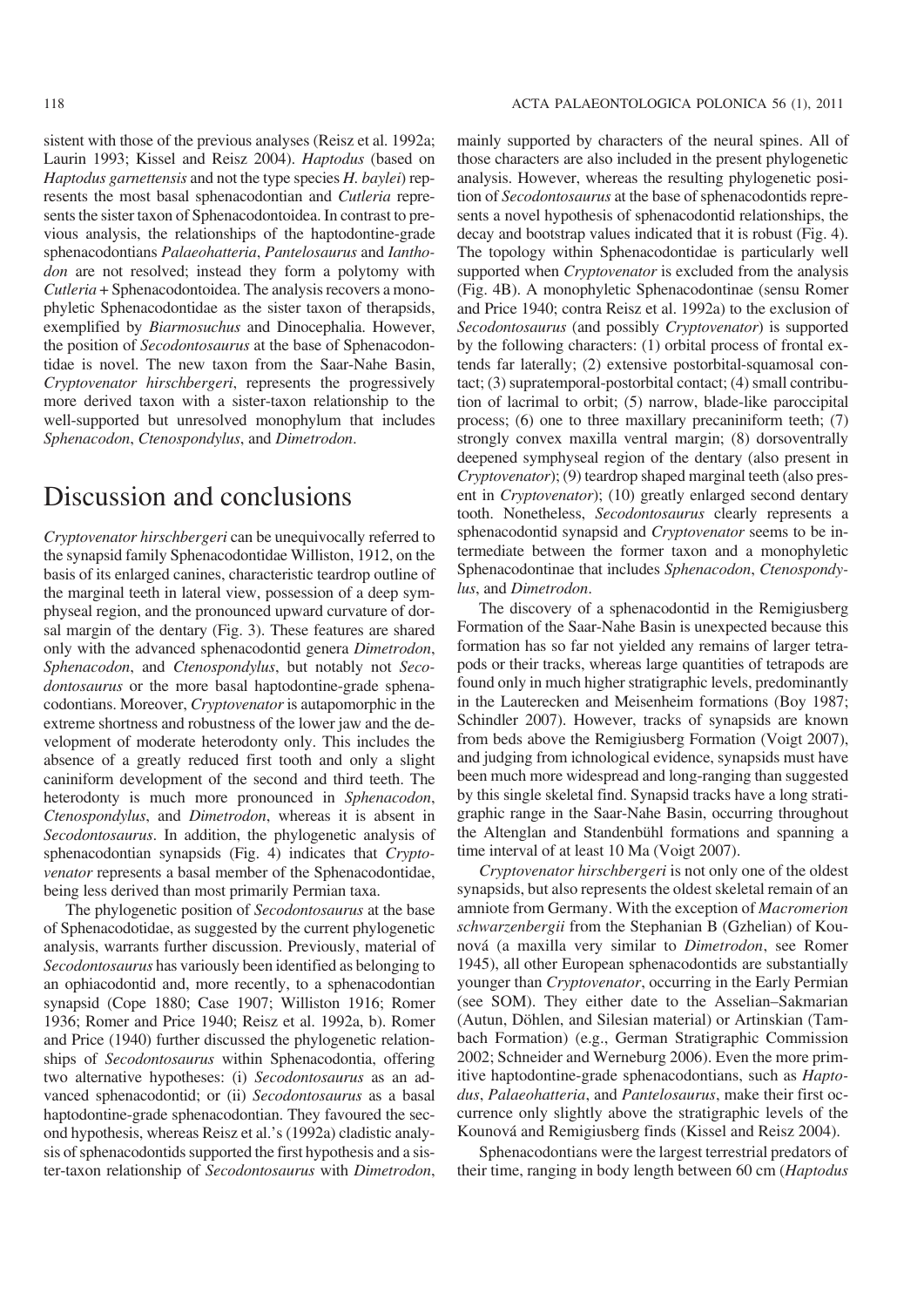*garnettensis*, *Dimetrodon teutonis*) and 320 cm (*Dimetrodon grandis*). The Remigiusberg specimen (*Cryptovenator*) per− tains to a relatively small animal (estimated 100 cm), which is consistent with the size of some *Dimetropus* tracks, al− though other tracks of up to 20 cm pedal length indicate that much larger sphenacodontians must have been present in the Saar−Nahe Basin (see Voigt 2007). Nonetheless, *Crypto− venator* predates the record of sphenacodontid tracks in the Saar−Nahe Basin, as the oldest occurrence of *Dimetropus* tracks is in the slightly younger Wahnwegen Formation (Voigt 2007).

The palaeoenvironment of Lake Theisbergstegen was analysed by Boy and Schindler (2000). The biofacies of this deposit includes root horizons and mud cracks, and is charac− terized by a rapid lateral change of beds, which suggests shallow water conditions. The discovery of a terrestrial am− niote is therefore not surprising, although certainly a rare event. Vertebrates from the same beds include only aquatic taxa, among them acanthodians and small, smooth−scaled palaeonisciforms. In general, the lake deposits of the Remi− giusberg time interval were small and shallow, but rich in species (Boy and Schindler 2000; Schindler 2007). It is prob− able that such small lake deposits are more likely to bear ter− restrial tetrapods, which is one type of deposit to be focused on in the further search for amniote remains.

The Late Carboniferous occurrence of sphenacodontids, the most derived pelycosaur−grade synapsids, once more em− phasises that the major phylogenetic diversification of early amniotes took place well before the Permo−Carboniferous transition. However, as a result of the comparatively poor fos− sil record of Carboniferous amniotes, it remains unclear if this diversification event proceeded relatively fast within only few million years, or if it occurred over a longer period of time, thereby extending well into the earlier Carboniferous.

## Acknowledgements

We are very grateful to Rudolf Bold (Rammelsbach, Germany), the collector of the specimen. We wish to thank the General Department of Cultural Heritage Rhineland Palatinate, Department Archaeology, Section Geological History of the Earth, for technical and financial sup− port. Jürgen A. Boy (Johannes Gutenberg Universität Mainz, Germany) kindly provided field data of the Remigiusberg quarry. Comments made by two anonymous reviewers as well as Jörg Schneider (Technische Universität Bergakademie Freiberg, Germany) and the editor Richard Cifelli ( (University of Oklahoma, Norman, USA)) greatly helped to im− prove this work. This study was financially supported by the Deutsche Forschungsgemeinschaft (FR 2457/3−1, to JF; Mu 1760/2−3, to JM).

### References

- Berman, D.S., Henrici, A.C., Sumida, S.S., and Martens, T. 2004. New ma− terials of *Dimetrodon teutonis*(Synapsida: Sphenacodontidae) from the Lower Permian of Germany. *Annals of Carnegie Museum* 73: 48–56.
- Berman, D.S., Reisz, R.R., Bolt, J.R., and Scott, D. 1995. The cranial anat− omy and relationships of the synapsid *Varanosaurus* (Eupelycosauria,

Ophiacodontidae) from the Early Permian of Texas and Oklahoma. *An− nals of Carnegie Museum* 64: 99–133.

- Berman, D.S., Reisz, R.R., Martens, T., and Henrici, A.C. 2001. A new species of *Dimetrodon* (Synapsida : Sphenacodontidae) from the Lower Permian of Germany records first occurrence of genus outside of North America. *Canadian Journal of Earth Sciences* 38: 803–812. [\[CrossRef\]](http://dx.doi.org/10.1139/cjes-38-5-803)
- Botha−Brink, J. and Modesto, S.P. 2009. Anatomy and relationships of the Middle Permian varanopid *Heleosaurus scholtzi* based on a social ag− gregation from the Karoo Basin of South Africa. *Journal of Vertebrate Paleontology* 29: 389–400. [\[CrossRef\]](http://dx.doi.org/10.1671/039.029.0209)
- Boy, J.A. 1977. Typen und Genese jungpaläozoischer Tetrapoden−Lager− stätten. *Palaeontographica A* 156: 111–167.
- Boy, J.A. 1987. Die Tetrapoden−Lokalitäten des saarpfälzischen Rotliegenden (?Ober−Karbon–Unter−Perm; SW−Deutschland) und die Biostratigraphie der Rotliegend−Tetrapoden. *Mainzer geowissenschaftliche Mitteilungen* 16: 31–65.
- Boy, J.A. 2003. Paläoökologische Rekonstruktion von Wirbeltieren: Mög− lichkeiten und Grenzen. *Paläontologische Zeitschrift* 77: 123–152.
- Boy, J.A. 2007. Als die Saurier noch klein waren: Tetrapoden im Permo− karbon. *In*: T. Schindler and U.H.J. Heidtke (eds.), *Kohlesümpfe, Seen und Halbwüsten*, 256–286. Pollichia Sonderveröffentlichungen 10, Bad Dürkheim.
- Boy, J.A. and Schindler, T. 2000. Ökostratigraphische Bioevents im Grenz− bereich Stephanium/Autunium (höchstes Karbon) des Saar−Nahe− Beckens (SW−Deutschland) und benachbarter Gebiete. *Neues Jahr− buch für Geologie und Paläontologie, Abhandlungen* 216: 89–152.
- Bremer, K. 1988. The limits of amino acid sequence data in angiosperm phylogenetic reconstruction. *Evolution* 42: 795–803. [[CrossRef\]](http://dx.doi.org/10.2307/2408870)
- Burger, K., Hess, J.C., and Lippolt, H.J. 1997. Tephrochronologie mit Ka− olin−Kohlensteinen: Mittel zur Korrelation paralischer und limnischer Ablagerungen des Oberkarbons. *Geologisches Jahrbuch A* 147: 3–39.
- Case, E.C. 1907. Revision of the Pelycosauria of North America. *Publica− tions of the Carnegie Institution of Washington* 55: 1–176.
- Cope, E.D. 1880. Second contribution to the history of the Vertebrata of the Permian formation of Texas. *Proceedings of the American Philiosophical Society* 19: 38–58.
- Credner, H. 1888. Die Stegocephalen und Saurier aus dem Rothliegenden des Plauen'schen Grundes bei Dresden. VII Theil: *Palaeohatteria longicaudata*Cred. *Zeitschrift der deutschen geologischen Gesellschaft* 40: 490–558.
- Currie, P.J. 1979. The osteology of haptodontine sphenacodonts (Reptilia: Pelycosauria). *Palaeontographica Abteilung A* 163: 130–168.
- Eberth, D.A. 1985. The skull of *Sphenacodon ferocior*, and comparison with other sphenacodontines (Reptilia: Pelycosauria). *New Mexico Bu− reau of Mines and Mineral Resources Circular* 190: 5–39.
- Felsenstein, J. 1985. Confidence limits on phylogenies: an approach using the bootstrap. *Evolution* 39: 783–791. [\[CrossRef\]](http://dx.doi.org/10.2307/2408870)
- Fichter, J. 1983. Tetrapodenfährten aus dem saarpfälzischen Rotliegenden (Ober−Karbon–Unter−Perm; SW−Deutschland) II: Fährten der Gattungen *Foliipes*, *Varanops*, *Ichniotherium*, *Dimetropus*, *Palmichnus*, *Phalangi− chnus*, cf. *Chelichnus*, *Ichniotherium*, cf. *Laoporus* und *Anhomoichnium*. *Mainzer naturwissenschaftliches Archiv* 21: 125–186.
- Fritsch, A. 1889. *Fauna der Gaskohle und Permformation Böhmens*. 192 pp. Published by the author, Prague.
- Gaudry, A. 1886. Sur un nouveau genre de reptile trouvé dans le Permien d'Autun. *Bulletin de la Societé géologiques de France* 14: 430–433.
- German Stratigraphic Commission 2002. *Stratigraphic Table of Germany 2002*. Stein, Potsdam.
- Haubold, H. 1973. Die Tetrapodenfährten aus dem Perm Europas. *Frei− berger Forschungshefte C* 285: 5–55.
- Huene, F.von 1908. Neue und verkannte Pelycosaurier−Reste aus Europa. *Cetralblatt für Mineralogie, Geologie und Paläontologie* 14: 431–434.
- Huene, F.von 1925. Ein neuer Pelycosaurier aus der unteren Permformation Sachsens. *Geologische und palaeontologische Abhandlungen* 14: 215– 264.
- Kemp, T.S. 1982. *Mammal−like Reptiles and the Origin of Mammals*. 363 pp. Academic Press, London.